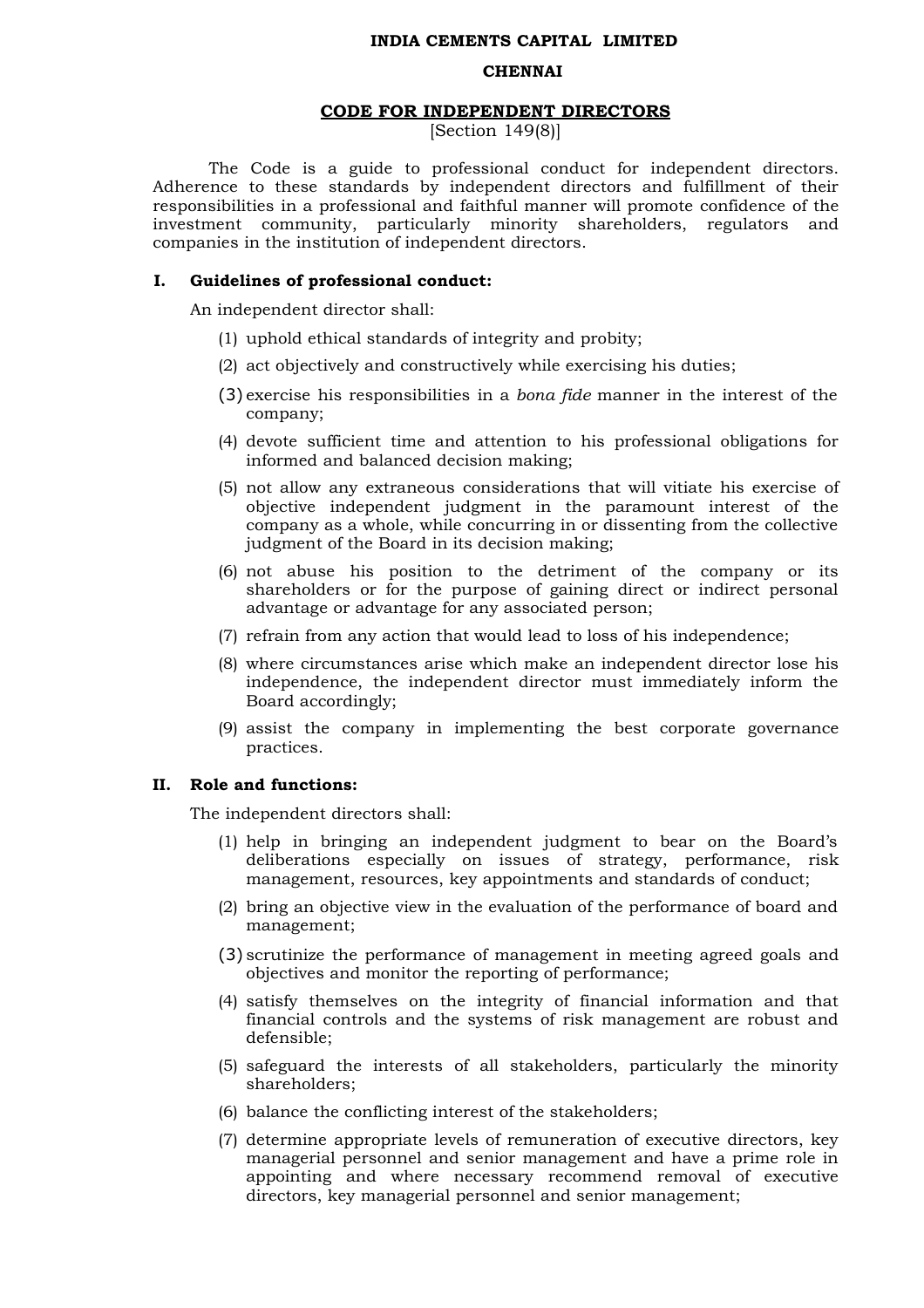(8) moderate and arbitrate in the interest of the company as a whole, in situations of conflict between management and shareholder's interest.

### **III. Duties :**

The independent directors shall

- (1) undertake appropriate induction and regularly update and refresh their skills, knowledge and familiarity with the company;
- (2) seek appropriate clarification or amplification of information and, where necessary, take and follow appropriate professional advice and opinion of outside experts at the expense of the company;
- (3) strive to attend all meetings of the Board of Directors and of the Board committees of which he is a member;
- (4) participate constructively and actively in the committees of the Board in which they are chairpersons or members;
- (5) strive to attend the general meetings of the company;
- (6) where they have concerns about the running of the company or a proposed action, ensure that these are addressed by the Board and, to the extent that they are not resolved, insist that their concerns are recorded in the minutes of the Board meeting;
- (7) keep themselves well informed about the company and the external environment in which it operates;
- (8) not to unfairly obstruct the functioning of an otherwise proper Board or committee of the Board;
- (9) pay sufficient attention and ensure that adequate deliberations are held before approving related party transactions and assure themselves that the same are in the interest of the company;
- (10)ascertain and ensure that the company has an adequate and functional vigil mechanism and to ensure that the interests of a person who uses such mechanism are not prejudicially affected on account of such use;
- (11)report concerns about unethical behaviour, actual or suspected fraud or violation of the company's code of conduct or ethics policy;
- (12)acting within his authority, assist in protecting the legitimate interests of the company, shareholders and its employees;
- (13)not disclose confidential information, including commercial secrets, technologies, advertising and sales promotion plans, unpublished price sensitive information, unless such disclosure is expressly approved by the Board or required by law.

### **IV. Manner of appointment:**

- (1)Appointment process of independent directors shall be independent of the company management; while selecting independent directors the Board shall ensure that there is appropriate balance of skills, experience and knowledge in the Board so as to enable the Board to discharge its functions and duties effectively.
- (2)The appointment of independent director(s) of the company shall be approved at the meeting of the shareholders.
- (3)The explanatory statement attached to the notice of the meeting for approving the appointment of independent director shall include a statement that in the opinion of the Board, the independent director proposed to be appointed fulfills the conditions specified in the Act and the rules made thereunder and that the proposed director is independent of the management.
- (4)The appointment of independent directors shall be formalised through a letter of appointment, which shall set out :